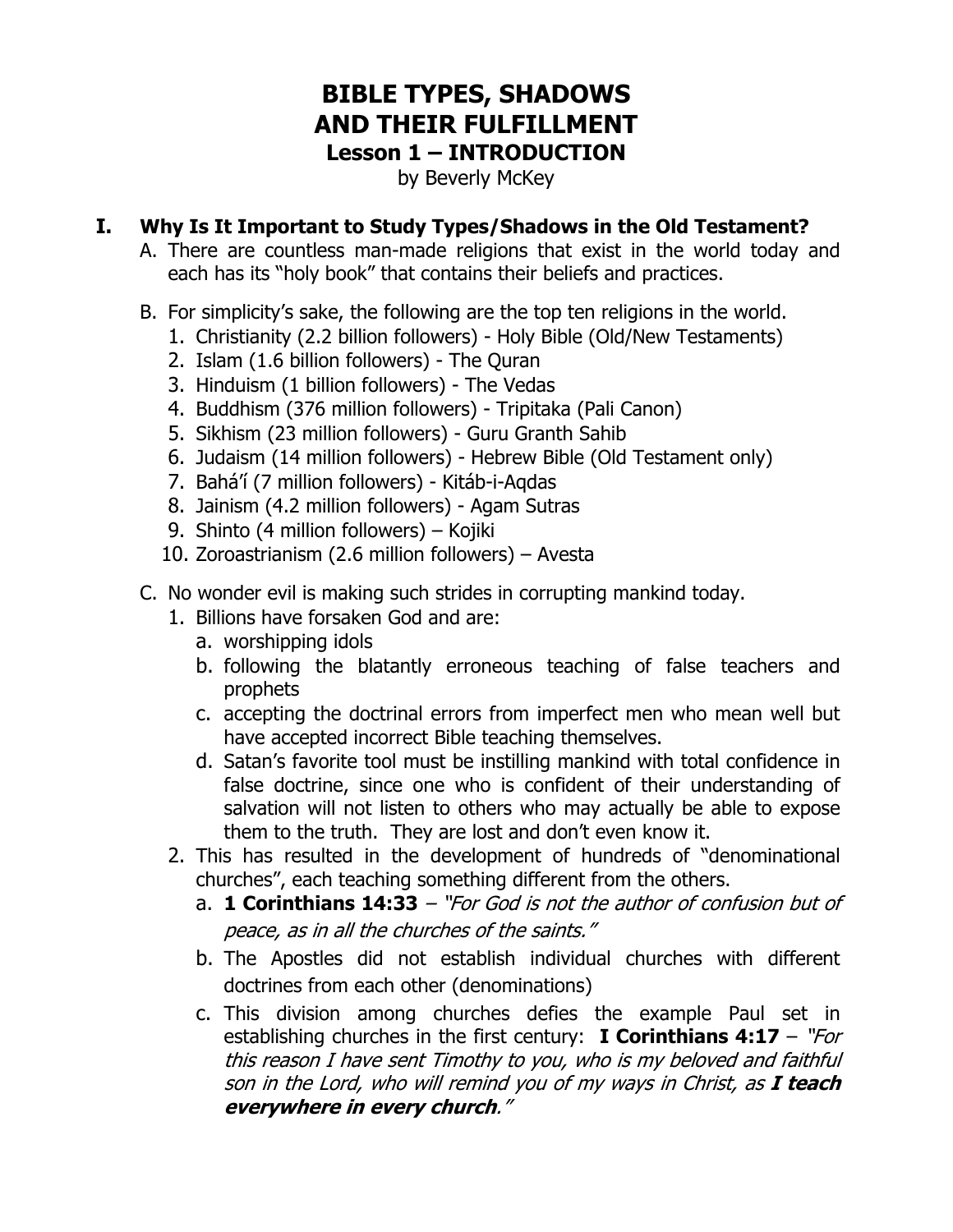- d. There were no denominations in the first century. Each church developed as an individual congregation, yet based upon the same doctrinal teaching as other newly established congregations.
- e. However, even some of those first century Christians insisted upon changing what was taught in the original churches established in the first century.
- 3. Paul could see the rise of such thinking even while he was traveling from church to church during his life as a missionary preacher of the gospel.

**Galatians 1:6-9** – <sup>n6</sup>I marvel that you are turning away so soon from Him who called you in the grace of Christ, to a different gospel,  $<sup>7</sup>$  which is</sup> not another; but there are some who trouble you and want to pervert the gospel of Christ. <sup>8</sup> But even if we, or an angel from heaven, preach any other gospel to you than what we have preached to you, let him be accursed.  $9$  As we have said before, so now I say again, if anyone preaches any other gospel to you than what you have received, let him be accursed."

- a. This one verse from Paul places a very heavy burden upon the members of each congregation to educate themselves in the truth AND to defend the truth in the face of erroneous teaching.
- b. While it is our responsibility as Christians to teach others, we must take this responsibility very seriously because we will be "accursed" ourselves if we teach error (even though we do it ignorantly).
- c. Remember Uzzah **2 Samuel 6:6-7** 
	- 1.) King David was trying to bring the Ark of the Covenant back to Jerusalem.
	- 2.) It was placed on a cart pulled by oxen, instead of having Levites carry it on poles as God had instructed them to do.
	- 3.) Then this happened:  $\sqrt[16]{a}$  And when they came to Nachon's threshing floor, Uzzah put out his hand to the ark of God and took hold of it, for the oxen stumbled.  $^7$  Then the anger of the LORD was aroused against Uzzah, and God struck him there for his error; and he died there by the ark of God."
	- 4.) Uzzah was not purposely being disobedient; he simply did not know the commandments regarding the transportation of the Ark of the Covenant. He was trying to help, but he ignorantly disobeyed the commandment of God and he paid a heavy price.
- d. We cannot use ignorance of the scriptures as an excuse for teaching error to others, nor can we use ignorance as an excuse for failure to even try to teach others.
	- 1.) It is our obligation as Christians to learn the truth ourselves.
	- 2.) We only learn how to study the Bible deeply by committing ourselves to such a study.
		- a.) Don't be satisfied to simply READ the Bible.
		- b.) Look for information you have never noticed before.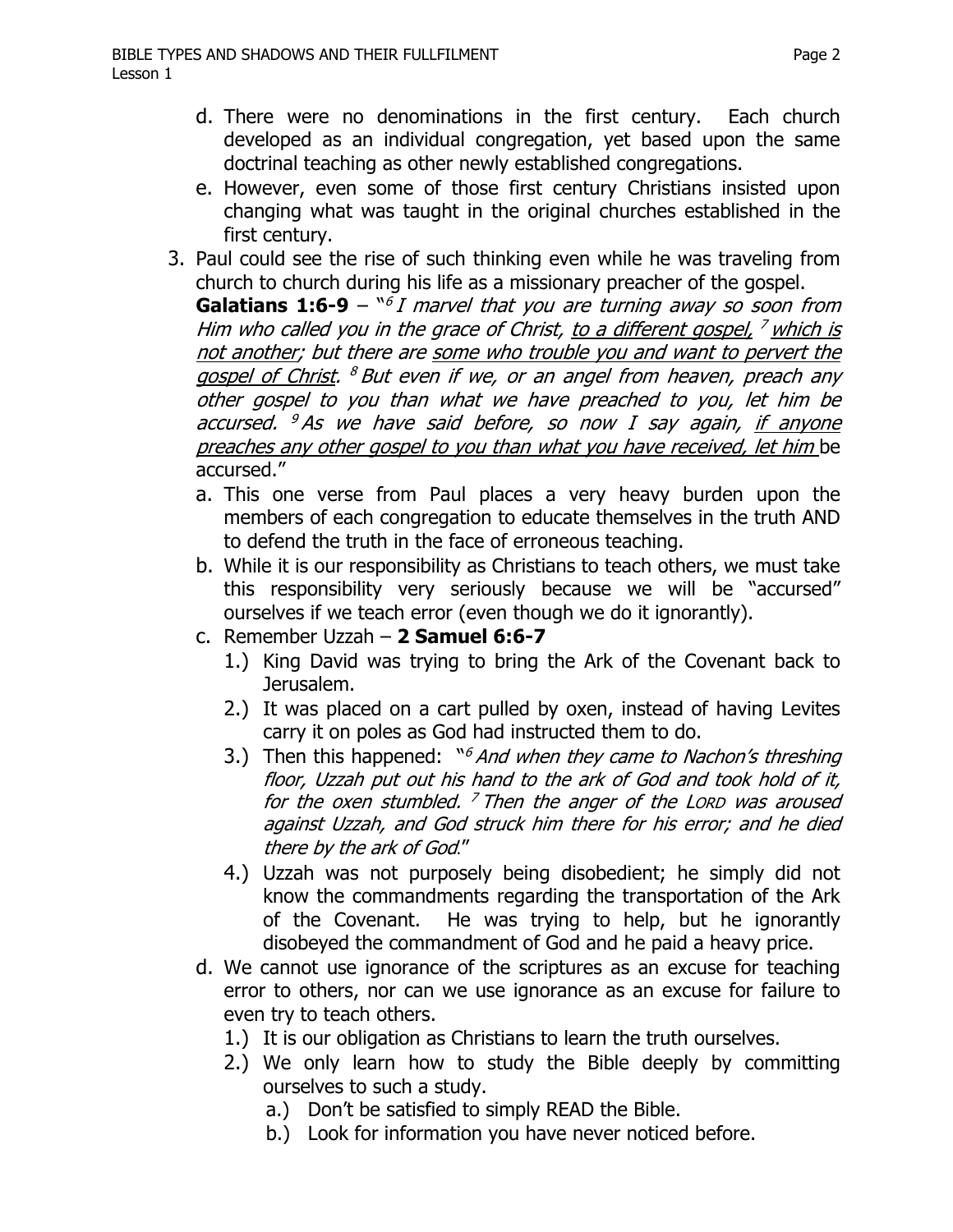- c.) Ask yourself questions regarding the meaning of more difficult passages – then search other trusted resources to help you find the scriptural answers. Among those resources may be a knowledgeable fellow Christian.
- d.) Get a spiral notebook and make notes for yourself regarding your discoveries and questions
- e.) Read books written by scripturally sound Christians, then expand their study with questions you may have OR challenge their thoughts by confirming what the Bible says regarding their teaching.
- f.) We will never learn to study the Bible more deeply if we don't start somewhere. A good starting place is to pray for God to give us wisdom as we study and for help to discover the truth in His word.
- 3.) We **must** take our own Bible study so seriously that we are not satisfied until we are certain we have uncovered the truth.
- 4.) However, it is not enough to uncover the truth for ourselves, we must develop the courage and the confidence in our knowledge to be able to defend the truth of the gospel where ever we encounter error being taught.
- 5.) We simply must learn how to convince the lost of the reality that the Bible is truly God's word and that it holds all of the answers regarding salvation of one's soul.

### **II. How can Christians have confidence that the Bible is authentically the word of God? And how can we convince others of that fact?**

- A. The authorship of the Bible is unique.
	- 1. Here are some unique facts about the collection of writings that make up the Bible:
		- a. It was written by forty men from varying backgrounds such as shepherds, kings, fishermen, a physician, a tent maker, a tax collector, etc.
		- b. They were scattered across three continents and 1,500 years in time.
		- c. There were sixty-six segments (books) written in three languages.
		- d. Yet these sixty-six books created a cohesive, unified book that revealed the mind of God, the nature of God, His creation, the history of His people, and His plan for the eternal salvation of mankind.
	- 2. The compilation of their writings would be the equivalent of 40 men each creating one unique metal part over 1,500 years, then when they were all collected together, they all fit together perfectly creating a very complicated mechanical machine that was created for the good of mankind. Impossible? Yes, without God's influence, it would be.
- B. Most other religious books were from the mind of one person, such as:
	- 1. Joseph Smith (founder of Mormons)
	- 2. L. Ron Hubbard (founder of Christian Scientists)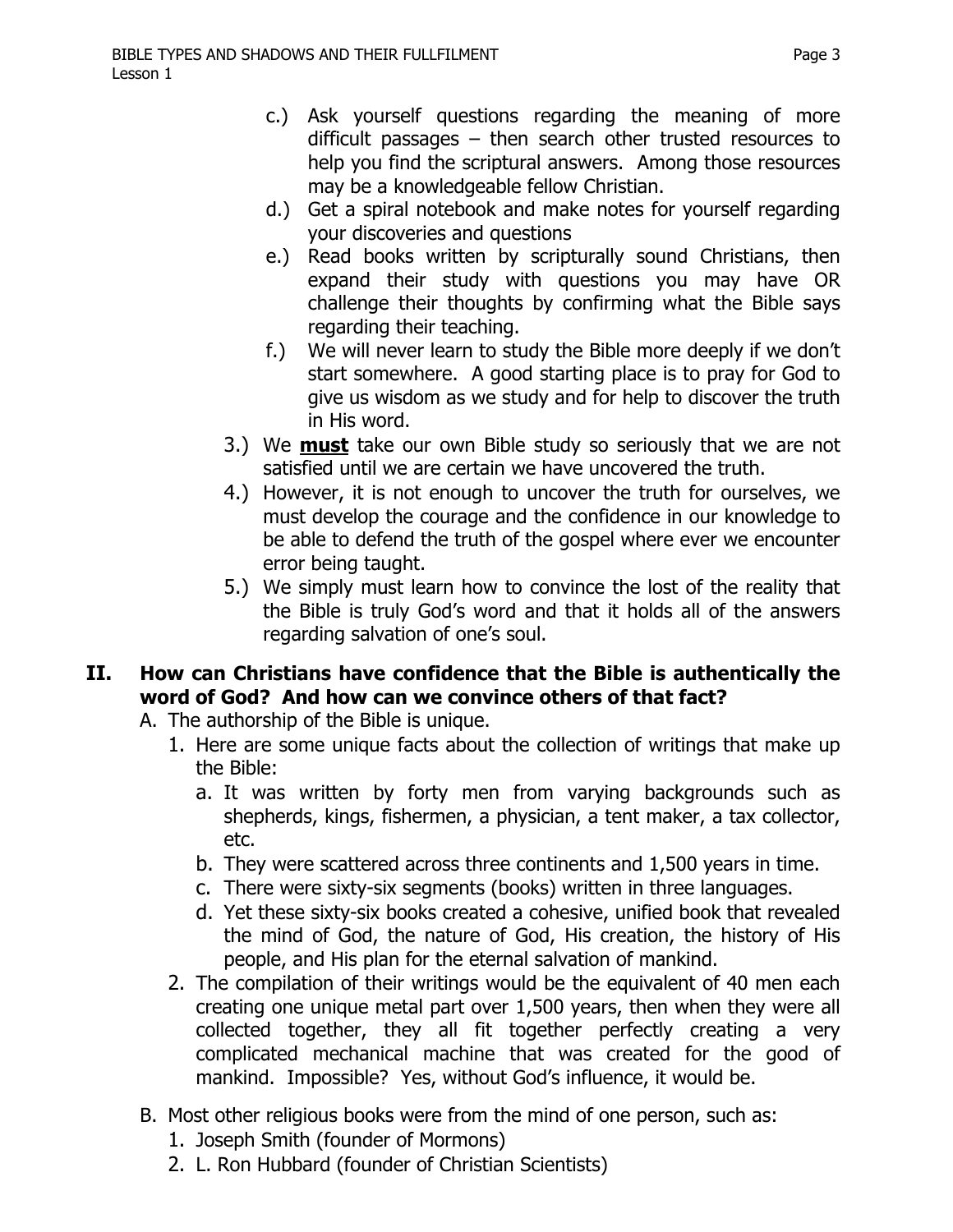- 3. Charles T. Russell (founder of Jehovah's Witnesses)
- 4. Mohammad (founder of Islam/Muslims)
- C. While they claim inspiration or miraculous creation of their books, there is no evidence to support their claims. We are simply asked to take their word for it.
	- 1. The mystery here is how so many could fall for such fiction disguised as religion, when the knowledge of Jehovah God has always been made abundantly available.
	- 2. The very possibility of being deceived in religious teaching is the reason we must take responsibility for understanding God's word for ourselves.
	- 3. If we receive erroneous instructions on how to get to New York City and we wind up in Chicago, obviously our source was a poor one, but the result was still that we ended up in Chicago, not New York City.
	- 4. Those who depend upon erroneous sources for their information on salvation will find themselves lead down the broad path Jesus described (**Matthew 7:13**). Although they may have been misinformed, their destination will still not be where they intended to go.
	- 5. How do we know this? Jesus told us so: Matthew 7:21-23 "21 "Not everyone who says to Me, 'Lord, Lord,' shall enter the kingdom of heaven, but he who does the will of My Father in heaven. <sup>22</sup> Many will say to Me in that day, '*Lord, Lord, have we not prophesied in Your name, cast out demons in Your name, and done many wonders in Your name?'* <sup>23</sup>And then I will declare to them, 'I never knew you; depart from Me, you who practice lawlessness!'"
- D. Let's examine the statements where the Bible itself affirms that there is one true God who is the creator of the earth and the author of the holy word written by inspired men.
	- 1. The Godhead created everything.
		- a. **Genesis 1:1**  "In the beginning God created the heavens and the earth."
		- b. **John 1:1-3** <sup>n<sub>1</sub> In the beginning was the Word, and the Word was</sup> with God, and the Word was God,  $2$  He was in the beginning with God.  $3$  All things were made through Him, and without Him nothing was made that was made.
		- c. **Romans 1:20**  "For since the creation of the world His (God's) invisible attributes are clearly seen, being understood by the things that are made, even His eternal power and Godhead..."
	- 2. God expects His people to be obedient to His commandments.
		- a. **Deuteronomy 1:1-2** -- "Now this is the commandment, and these are the statutes and judgments which the LORD your God has commanded to teach you, that you may observe them in the land which you are crossing over to possess,  $2$  that you may fear the LORD your God, to keep all His statutes and His commandments which I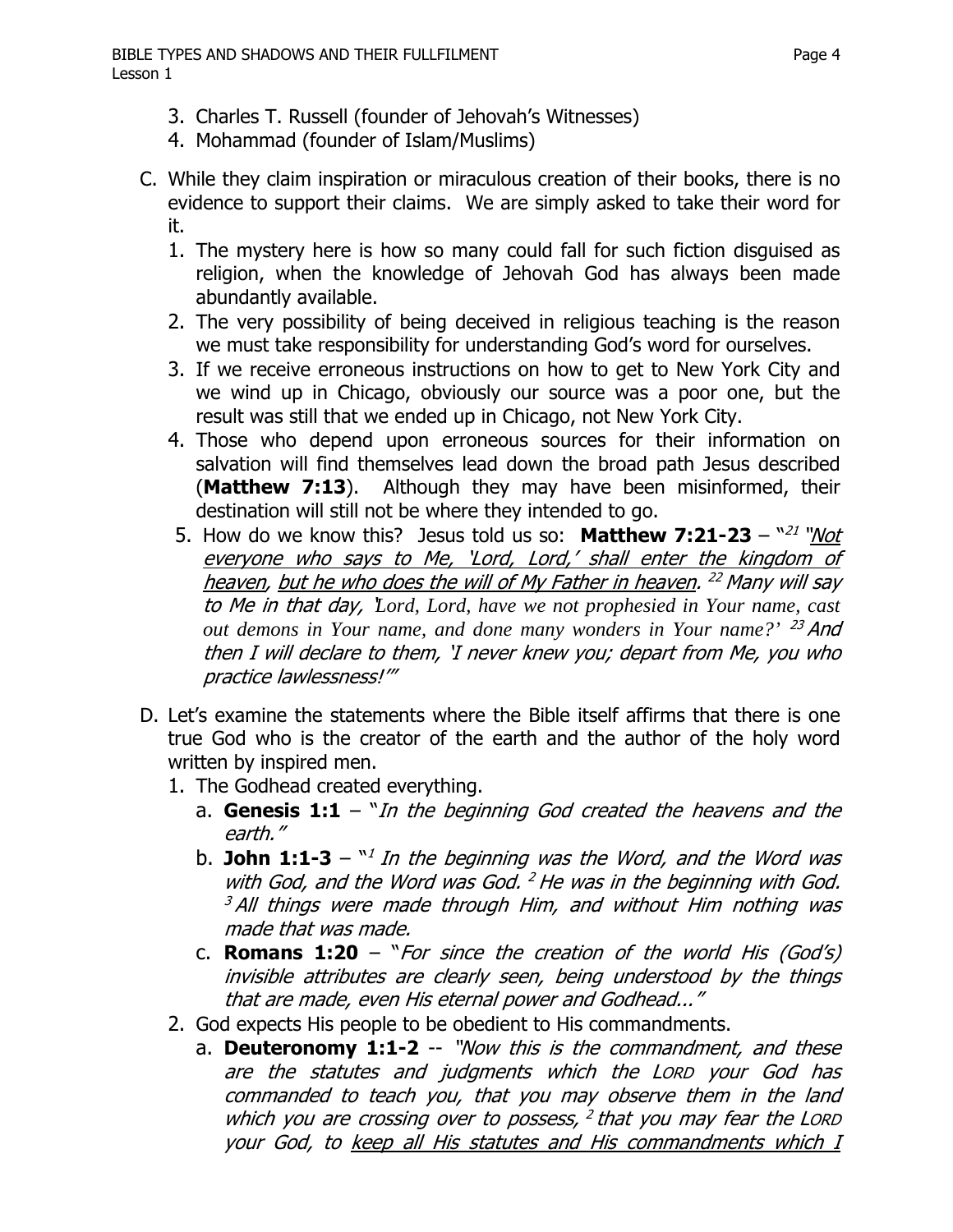command you, you and your son and your grandson, all the days of your life, and that your days may be prolonged."

- b. **Deuteronomy 1:4-9** -- "<sup>4</sup>Hear, O Israel: The LORD our God, the LORD is one!  $5$  You shall love the LORD your God with all your heart, with all your soul, and with all your strength. <sup>6</sup> And these words which I command you today shall be in your heart. <sup>7</sup> You shall teach them diligently to your children, and shall talk of them when you sit in your house, when you walk by the way, when you lie down, and when you rise up.  $8$  You shall bind them as a sign on your hand, and they shall be as frontlets between your eyes. <sup>9</sup> You shall write them on the doorposts of your house and on your gates."
- c. **I John 2:3-5**  $\frac{1}{3}$  Now by this we know that we know Him, if we keep His commandments. <sup>4</sup>He who says, "*I know Him*," and does not keep His commandments, is a liar, and the truth is not in him.  $5$  But whoever keeps His word, truly the love of God is perfected in him. By this we know that we are **in Him**.
- 3. The first commandments given through the Law of Moses emphasized His authority.

**Exodus 20:1-6** –  $^{\prime\prime\prime\prime}$  And God spoke all these words, saying: <sup>2</sup> "I am the LORD your God, who brought you out of the land of Egypt, out of the house of bondage.  $3$  "You shall have no other gods before Me.  $4$  "You shall not make for yourself a carved image—any likeness of anything that is in heaven above, or that is in the earth beneath, or that is in the water under the earth;  $5$  you shall not bow down to them nor serve them. For I, the LORD your God, am a jealous God, visiting the iniquity of the fathers upon the children to the third and fourth generations of those who hate Me,  $^6$  but showing mercy to thousands, to those who love Me and keep My commandments."

4. In fact, the commandments of Jehovah God were to become a way of life for the nation of Israel.

**Deuteronomy 6:17-18** – "<sup>17</sup> You shall diligently keep the commandments of the LORD your God, His testimonies, and His statutes which He has commanded you.  $^{18}$  And you shall do what is right and good in the sight of the LORD, that it may be well with you, and that you may go in and possess the good land of which the LORD swore to your fathers,"

- 5. The following are other scriptures that state that God's word is true:
	- a. **2 Samuel 22:31; 23:2** "As for God, His way is perfect; the word of the LORD is proven."
	- b. **Psalm 19:7-11**  $\sqrt{v}$  The law of the LORD is perfect, converting the soul; the testimony of the LORD is sure, making wise the simple;  $8$ the statutes of the LORD are right, rejoicing the heart; the commandment of the LORD is pure, enlightening the eyes;  $9$  the fear of the LORD is clean, enduring forever; the judgments of the LORD are true and righteous altogether.  $10$  More to be desired are they than gold, yea, than much fine gold; sweeter also than honey and the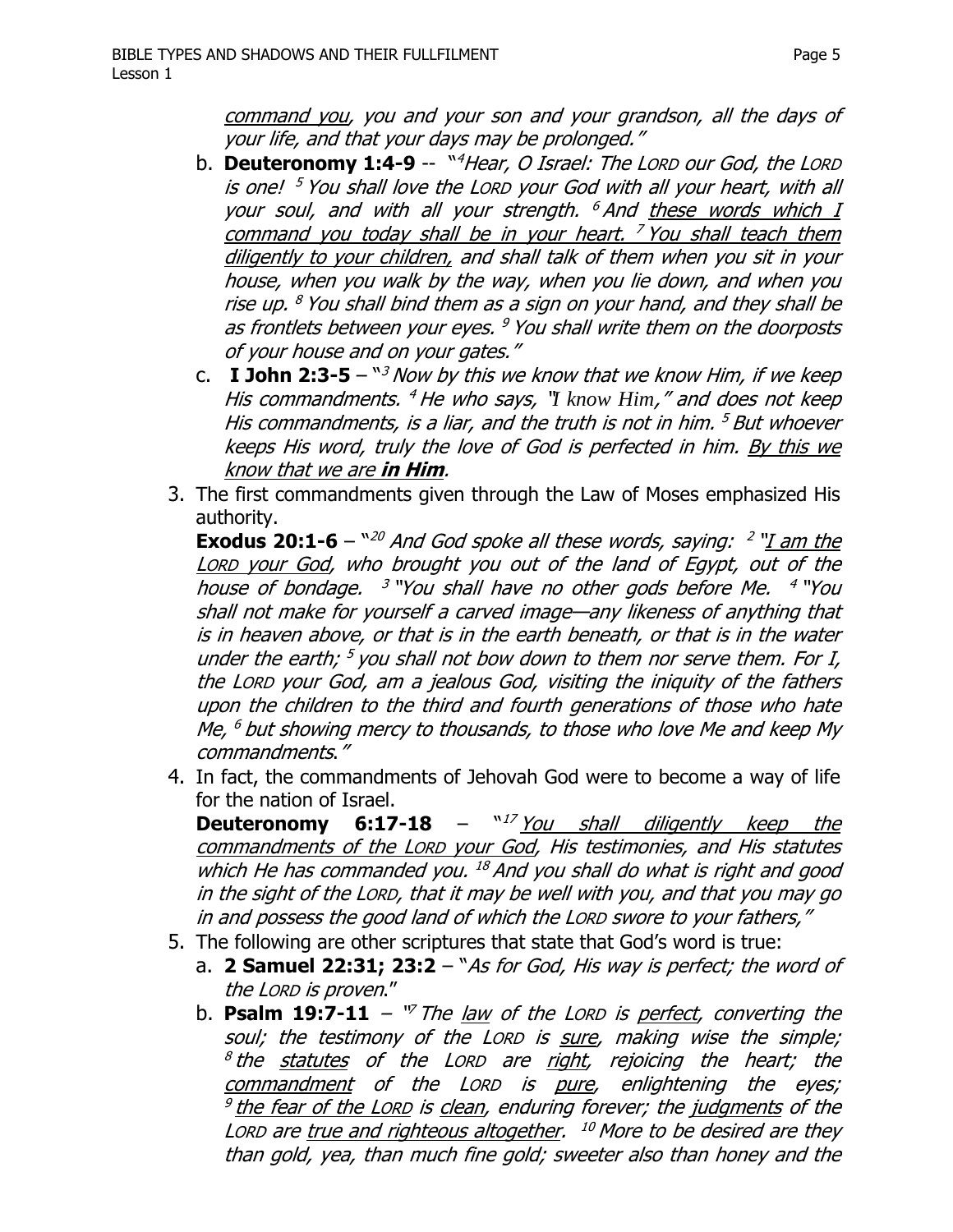honeycomb. <sup>11</sup> moreover by them Your servant is warned, and in keeping them there is great reward."

- c. **Proverbs 30:5-6** "5 Every word of God is pure; He is a shield to those who put their trust in Him.  $6$  Do not add to His words, lest He rebuke you, and you be found a liar."
- d. **Mark 13:31**  $"31$  Heaven and earth will pass away, but My words will by no means pass away."
- e. **2 Timothy 2:15**  $N15$  Be diligent to present yourself approved to God, a worker who does not need to be ashamed, rightly dividing the word of truth."
- f. **1 Peter 1:23-25**  $\frac{1}{2}$  *22 Since you have purified your souls in obeying* the truth through the Spirit in sincere love of the brethren, love one another fervently with a pure heart,  $^{23}$  having been born again, not of corruptible seed but incorruptible, through the word of God which lives and abides forever,  $^{24}$  because 'All flesh is as grass, and all the glory of man as the flower of the grass. The grass withers, and its flower falls away, <sup>25</sup> But the word of the Lorp endures forever." Now this is the word which by the gospel was preached to you."

## **III. Is The Bible Accurate?**

- A. Since the Bible is the verbally inspired word of God, one ought to be able to expect it to be absolutely accurate.
	- 1. For example, biblical evidence indicates that Moses authored the Pentateuch (first five books of the Old Testament).
		- a. The historian writer Josephus, and a number of pagan writers (Hecataeus, Manetha, Lysimachus, Eupolemus, Tacitus, Juvenal, and Longinus) all credited Moses with the laws that distinguished the Jews from other nations.
		- b. Historical documents and archaeological evidence have proven that the history included in the Bible is accurate.
	- 2. Human works, no matter how scholarly, are always flawed by unintentional mistakes which betray human fallibility.
		- a. Critics of the Bible once scoffed at the mention of the Hittites in **Genesis 23:10; 26:34**. However, archaeological discoveries in Turkey have exploded that claim and confirmed the authenticity of the background material of the Old Testament.
		- b. In the late 1800's, Sir William Ramsey, a scholar who was skeptical of the authenticity of the book of Acts, set out upon an archaeological expedition in Asia Minor with the intention of disproving the historicity and accuracy of Luke's writing. After years of research, literally digging up the evidence, Ramsey was forced to conclude that Acts was historically accurate.
- B. The Bible includes statements that contain scientific information that could not have been known by the Old Testament writers without the inspiration provided by God.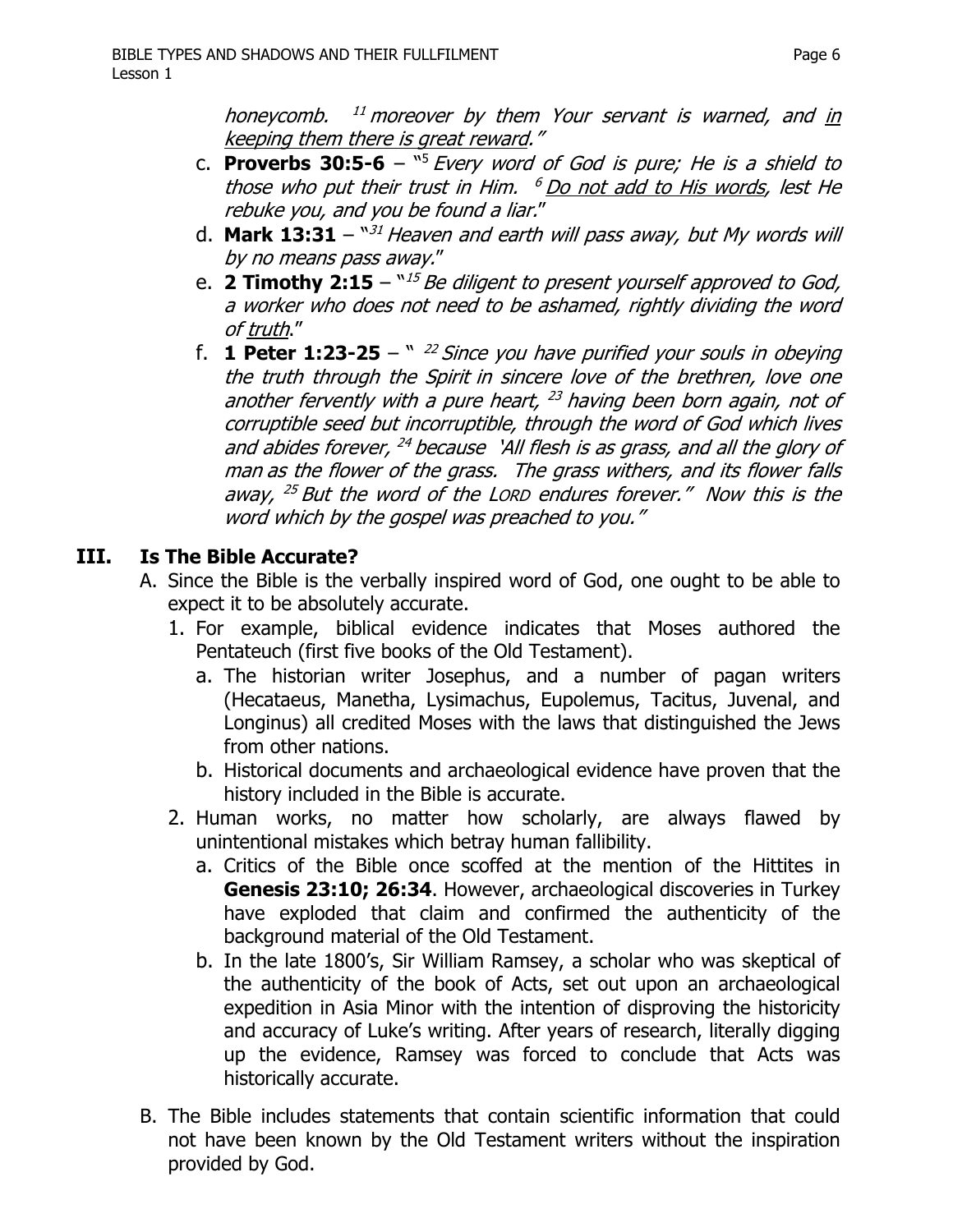- 1. **Isaiah 40:22**  "It is He who sits above **the circle of the earth**, and its inhabitants are like grasshoppers, Who stretches out the heavens like a curtain, and spreads them out like a tent to dwell in."
	- a. Most people, even in the  $15<sup>th</sup>$  century still believed that the earth was flat which is why it took Columbus so long to get financial backing for his attempt to sail west from Europe to the West Indies.
	- b. Of course, they did not know that a huge land mass (the north and south American continents) existed, which resulted in Columbus discovering these continents.
	- c. How then did the Isaiah know the earth was a circle?
- 2. How did the Jews know that the eighth day was the perfect day for circumcising their male children (according to the Law of Moses)?
	- a. God specifically instructed the Jews to perform this ritual on the eighth day of a newborn male.
	- b. In 1935, Professor H. Dam discovered that the presence of vitamin K in human beings was responsible for blood clotting which prevents hemorrhaging.
		- 1.) Two pediatricians, Holt and McIntosh wrote a book (Holt Pediatrics) in which they observed that a newborn infant has a "peculiar susceptibility to bleeding between the second and the fifth day of life."
		- 2.) This is true because vitamin K is not produced in sufficient quantities until days five through seven, therefore, the best time for surgery on these infants is after day seven.
		- 3.) Did the Jews know these facts? No. They simply trusted in God and followed His commandment exactly.
- 3. God gave the Israelites a list of "unclean" foods which they were to avoid eating altogether.
	- a. Many of these restrictions are still in effect for Jews today (such as avoiding pork products, shell fish, etc.)
	- b. The animals that were proclaimed "clean":
		- 1.) cows, deer, goats, sheep = animals with cloven/split hooves and that chew a cud,
		- 2.) certain birds (not birds of prey) and fish with scales and fins, etc., which are herbivores, not carrion-eaters. That is, they eat plants or the fruit of plants, therefore, there is little likelihood that these animals contain diseases.
		- 3.) The "unclean" animals, such as:
			- a.) Animals with paws like rabbits, dogs, bears, cats, and reptiles etc.
			- b.) Animals that do not chew a cud, such as pigs, camel, horses, etc.
			- c.) Shell fish, octopus, sharks, etc. (no scales)
			- d.) Birds of prey such as, eagles, hawks, buzzards, etc.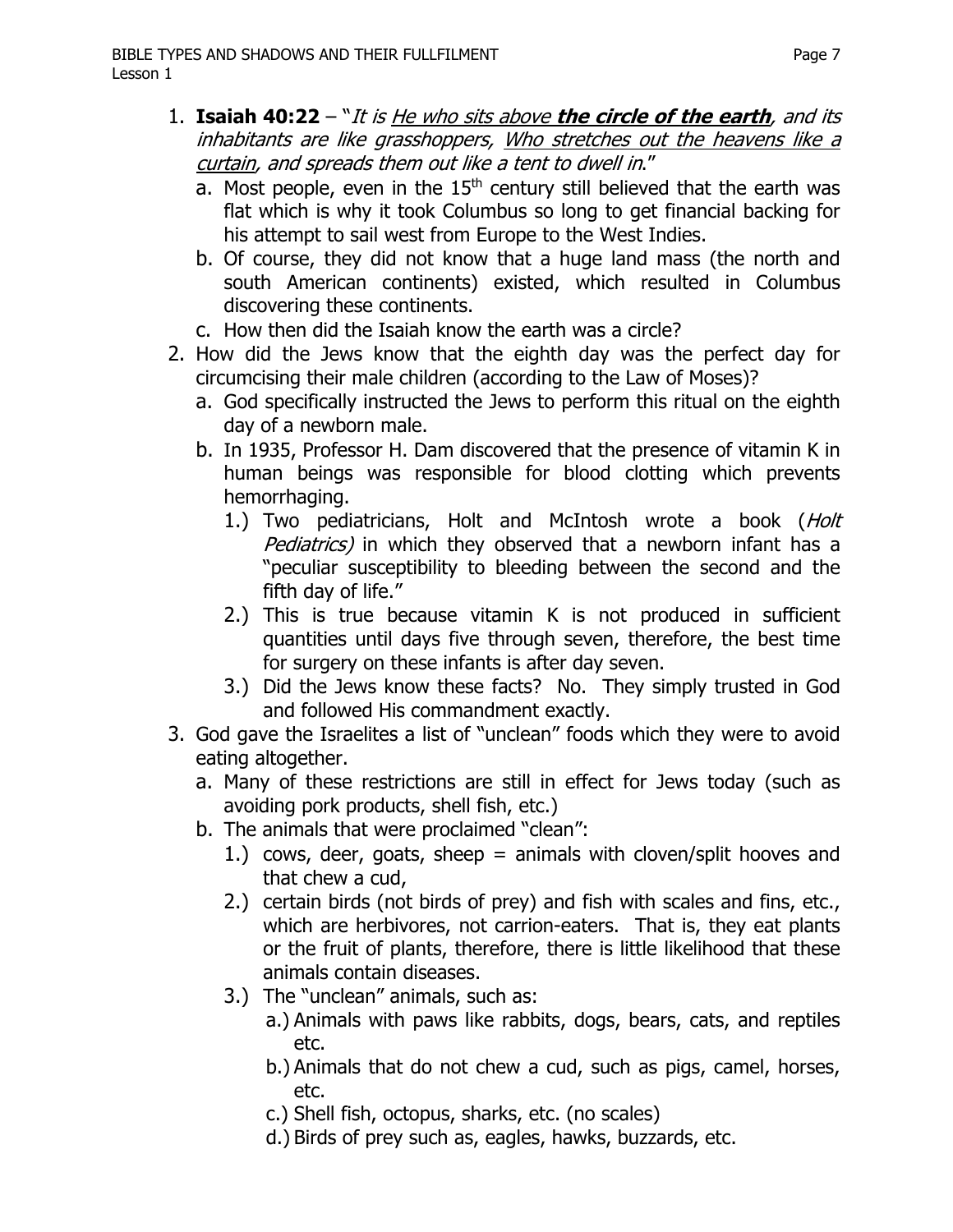- e.) Most of these animals are carnivores who hunt other animals as food and eat the rotting carrion of dead animals.
- f.) Because of what they eat, they are very likely to carry parasites and diseases that are harmful to mankind.
- g.) As mankind developed, especially by New Testament times, they learned that properly cooking the flesh of these animals could eliminate the danger of such parasites or diseases.
- 4.) Remember, in **Acts 10** that Peter received a vision from God telling him to eat all kinds of unclean animals. This was to teach Peter that the Gentiles were equally acceptable in the Lord's church as were converted Jews.
	- a.) However, when Peter refused to agree to eat the unclean creatures, the voice said to him: "*What God has cleansed you* must not call common."
	- b.) Therefore, we know that the requirement to eat only clean animals was not carried over from the Law of Moses to the Law of Christ.
	- c.) The Jews did not understand the scientific reasons God had for limiting the animals that they should eat, but God did. He made man and He made the animals and He knew how unclean food would affect the health of His people when He made this restriction.
- 4. No serious student of religion of any kind can fail to be awed by this vast body of consistent evidence that can only argue for an inspired document.

#### **IV. The very existence of the types and shadows in the Bible are evidence that the Bible is the inspired word of God.**

- A. It is impossible to record centuries of historical and spiritual events which, when all compiled together, contain a thread that ties them all together to reinforce the message of salvation, unless God (who sees all of time from beginning to end) is the author.
- B. What are "types" and "shadows" and "antitypes"?
	- 1. The writer of Hebrews said the Law of Moses contained a "shadow" of the good things to come.
		- a. **Hebrews 10:1** "For the law, having a shadow of the good things to come, and not the very image of the things..."
		- b. The very existence of a "shadow" (or type) indicates that something better or more perfect exists  $-$  the "antitype" (the better or more perfect thing), even if it cannot be understood at the time the shadow is cast.
	- 2. Paul emphasized that the shadow (or type) is not the same as the antitype (the thing that casts the shadow).
		- a. A shadow cannot exist without an object to cast the shadow.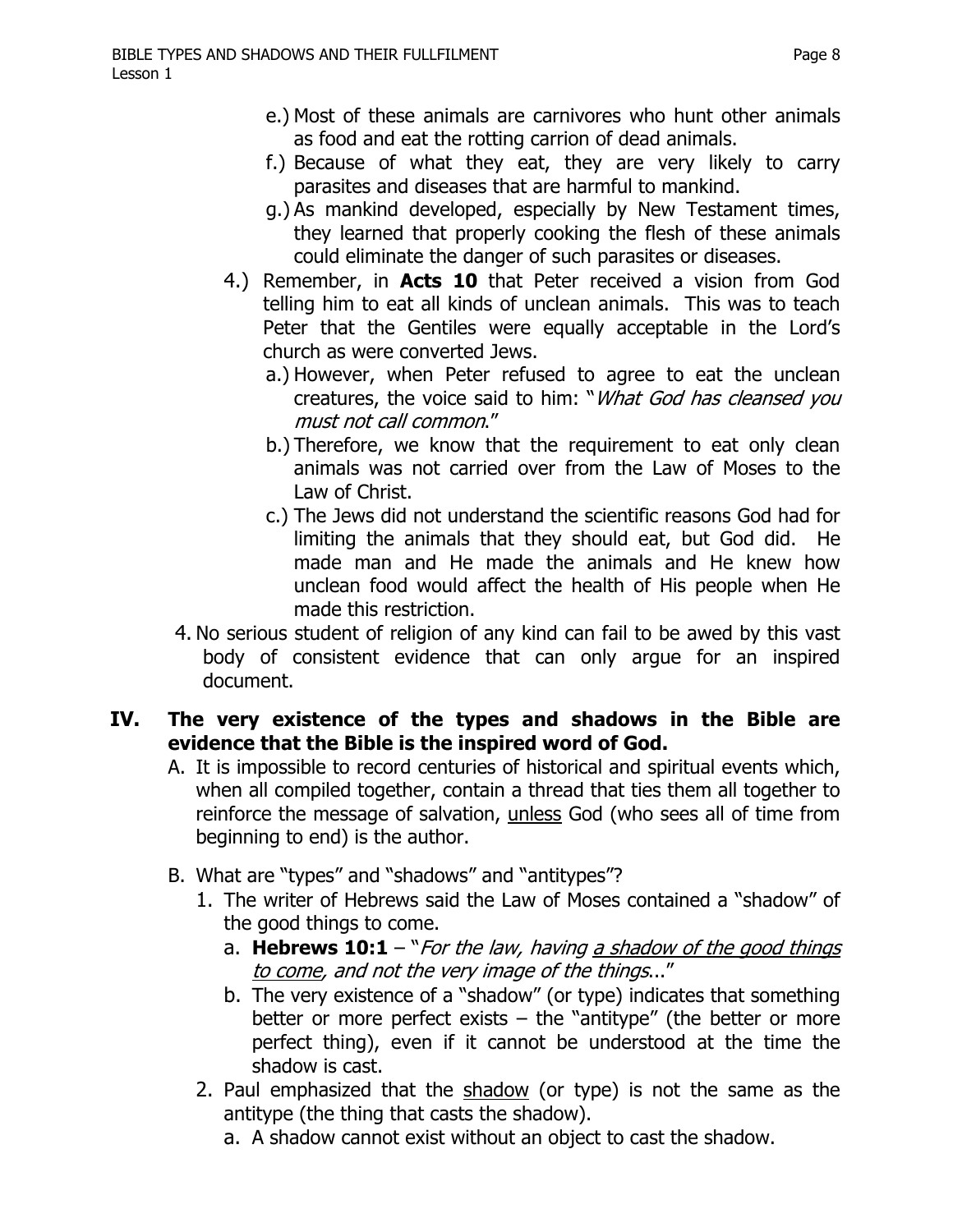- b. While you can often recognize an object by its shadow, a shadow is usually distorted and lacks the details of the object (antitype) which the shadow represents.
- c. A shadow, then, is an imperfect representation of the real thing.
- C. Old Testament types are shadows in the sense that they are not the real thing, but are imperfect representations of the real thing.
	- 1. Types or shadows in the Old Testament may be:
		- a. a person like Adam, Cain, Abel Melchizedek, Abraham, Isaac, Joseph, Moses, Joshua, David, Jonah, the High Priest, etc.
		- b. an event  $-$  like the flood, the plagues of Egypt, the Passover, crossing the Jordan, etc.
		- c.  $numbers 1, 3, 7, 12, 40 etc.$
		- d. a thing -- the Ark, the Tabernacle, the Lamp Stand, The Ark of the Covenant, the Mercy Seat, etc.
		- e. a ceremony Passover, Sacrifices, Ceremonial Cleansing, Feasts, the Year of Jubilee, the Day of Atonement, etc.
	- 2. In studying the "types", two comparative words are used  $-$  "as" and "so".
		- a. The word "as" is used in reference to the "type" or "shadow", which is a reference to something in history.
		- b. The word "so" is used in reference to the "antitype" or the better, more perfect object, which is prophetic, pointing to something to come.
		- c. For example:
			- 1.) **Matt. 12:40**  "**As** Jonah was three days and three nights in the belly of the great fish, **so** will the Son of Man be three days and three nights in the heart of the earth."
			- 2.) **John 3:14**  "**As** Moses lifted up the serpent in the wilderness, even **so** must the Son of Man be lifted up."
	- 3. How could events separated by centuries be connected in a prophetic sense, unless God planned it?
		- a. Not even Jonah realized that the three days and nights he spent inside a great fish was pointing to a time when the Messiah would spend three days and three nights in the "heart of the earth".
		- b. How could Moses know that the power of the brass serpent to heal Israel of a deadly disease would be prophetic of the power of Jesus Christ to save souls from destruction for those who obey the gospel (hearing, believing, repenting, confessing, being baptized for the remission of sins and living faithfully until death).
- **V. The Old Testament shadows help us understand the covenant of the New Testament more fully.**
	- A. We have authority from Jesus to believe these "shadows" from the Old Testament regarding Himself.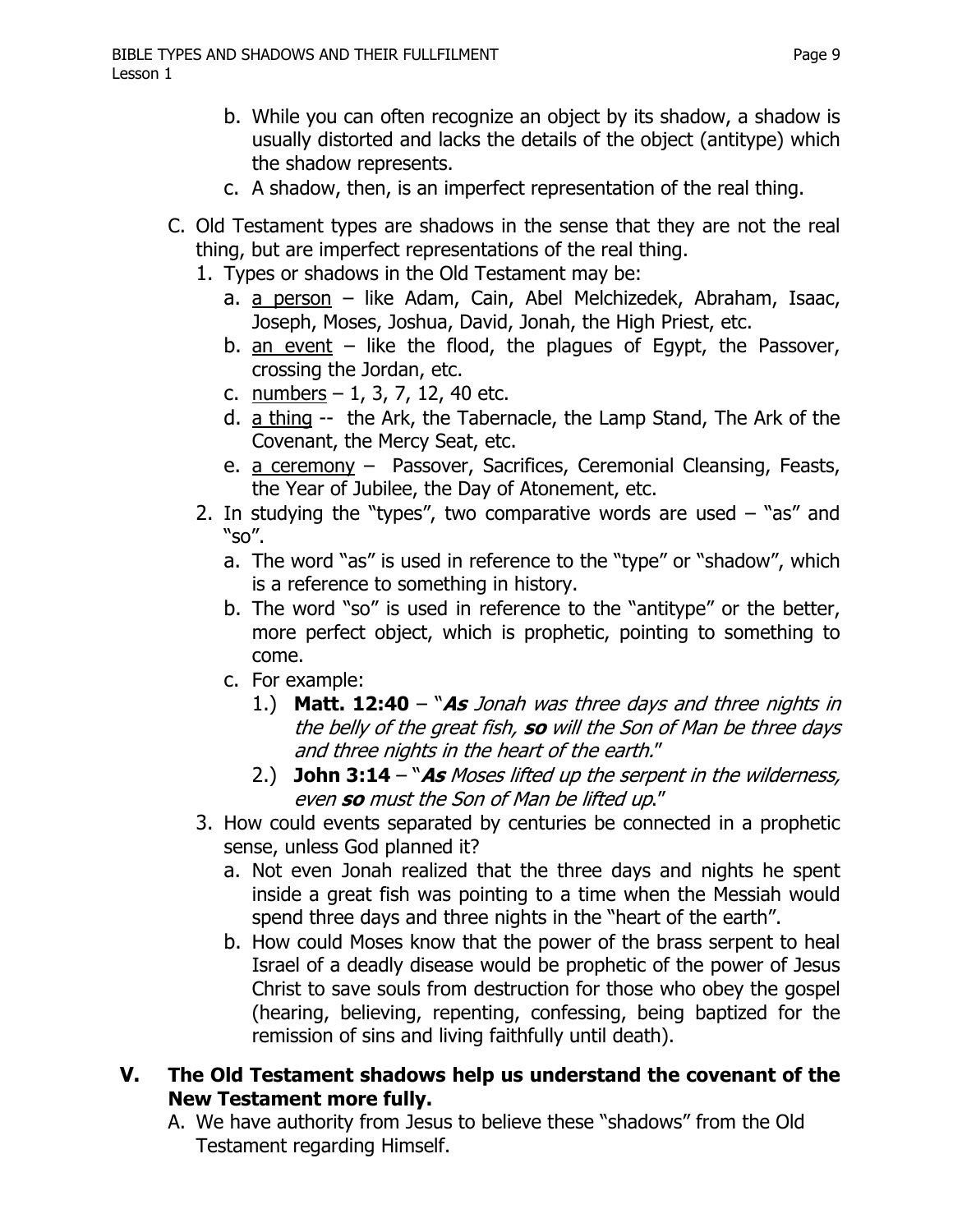- 1. **John 5:46-47** <sup>46</sup> For if you believed Moses, you would believe Me; for he wrote about Me.  $47$  But if you do not believe his writings, how will you believe My words?"
- 2. **Luke 24:25-27**  "<sup>25</sup>Then He said to them, "O foolish ones, and slow of heart to believe in all that the prophets have spoken! <sup>26</sup> Ought not the Christ to have suffered these things and to enter into His glory?"  $^{27}$  And beginning at Moses and all the Prophets, He expounded to them in all the Scriptures the things concerning Himself."
- B. Paul and the Hebrew writer also taught the gospel of Jesus Christ beginning with Moses and the prophets.
	- 1. **Acts 28:23** "…many came to him at his lodging, to whom he explained and solemnly testified of the kingdom of God, persuading them concerning Jesus from both the Law of Moses and the Prophets, from morning till evening."
	- 2. Paul compares the Passover to Jesus Christ: **I Corinthians 5:7b**  "For indeed Christ, our Passover, was sacrificed for us."
	- 3. **Hebrews 8:1-6**  "Now this is the main point of the things we are saying: We have such a High Priest, who is seated at the right hand of the throne of the Majesty in the heavens,  $2$  a Minister of the sanctuary and of the true tabernacle which the Lord erected, and not man.  $3$  For every high priest is appointed to offer both gifts and sacrifices. Therefore, it is necessary that this One also have something to offer.  $4$  For if He were on earth, He would not be a priest, since there are priests who offer the gifts according to the law;  $5$  who serve the copy and shadow of the heavenly things, as Moses was divinely instructed when he was about to make the tabernacle. For He said, "*See that you make all things according to the pattern shown you on the mountain*."  $^6$  But now He has obtained a more excellent ministry, inasmuch as He is also Mediator of a better covenant, which was established on better promises."
	- 4. **Hebrews 9:22-24**  "<sup>22</sup>And according to the law almost all things are purified with blood, and without shedding of blood there is no remission.  $^{23}$  Therefore it was necessary that the copies of the things in the heavens should be purified with these, but the heavenly things themselves with better sacrifices than these.  $^{24}$  For Christ has not entered the holy places made with hands, which are copies of the true, but into heaven itself, now to appear in the presence of God for us;"

#### **VI. CONCLUSION – The Old Testament Types/Shadows Serve As "Coming Attractions" For What Will Be Made Fully Known In The New Testament.**

- A. Have you ever been to a movie and seen the "Coming Attractions" before the movie begins?
	- 1. These are exciting scenes that are shown to get us interested in the movie so that we want to see it when it comes to the theater in the future.